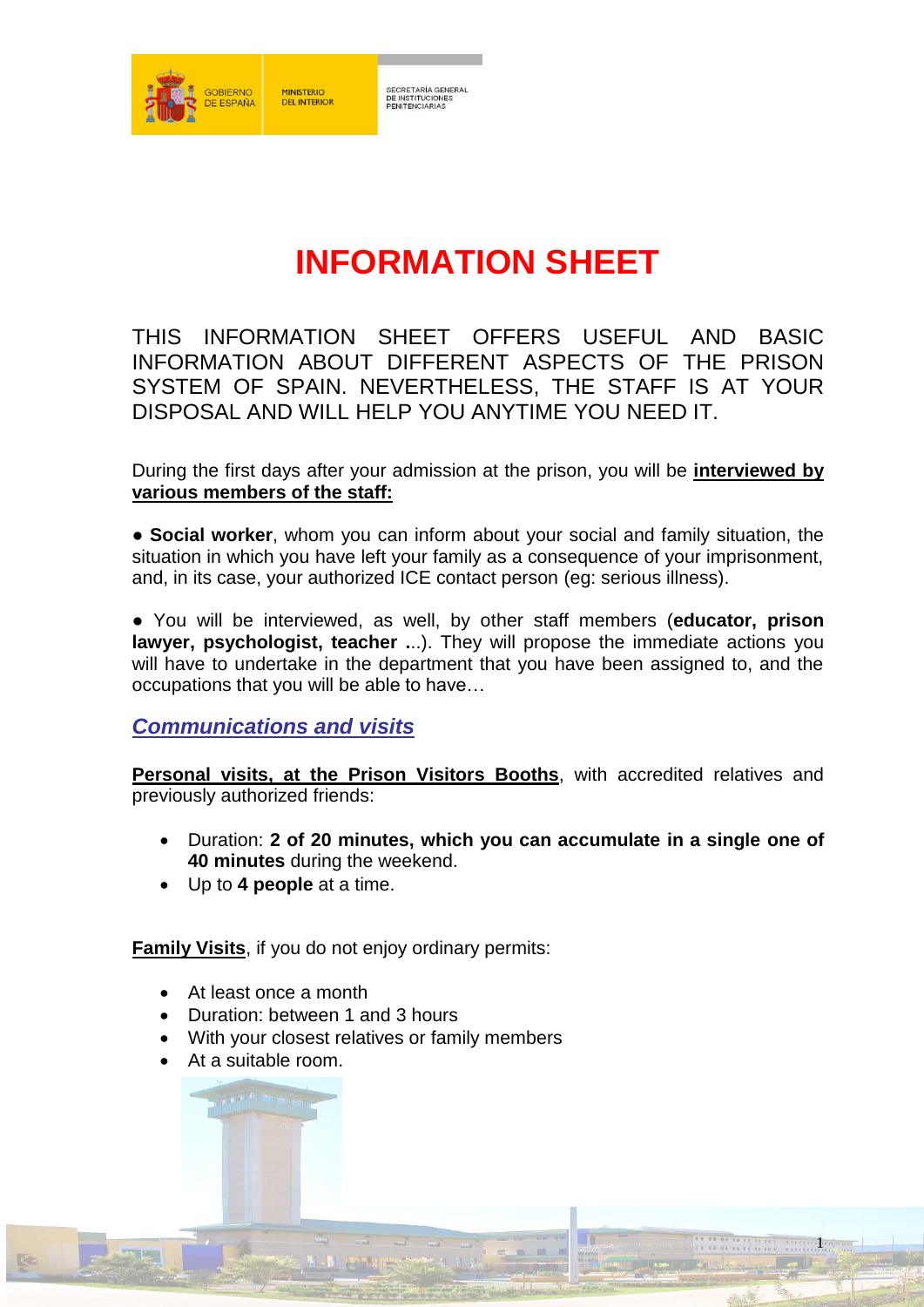

**Intimate Visits,** with your partner, if you do not enjoy ordinary permits:

- At least once a month.
- Duration: between 1 and 3 hours.
- At a suitable room, where privacy will be assured.

**Convivial Visits** with your partner and children no older than 10.

- At least once a quarter.
- Duration: between 3 and 6 hours.
- With up to 6 relatives.
- At a suitable room.

Visitors can arrange the visits through an appointment system calling a toll-free number.

#### **Video conference communications**

In case you are not able to receive visits from your family members and close friends during a period of at least 4 months, you may request holding your communications by this mean.

#### **Telephone communications:**

You can communicate regularly with your family, lawyer or other persons, making a maximum of 10 weekly calls, of 5 minutes each.

## *Penitentiary classification in grades*

All sentenced persons without pre-trial causes are classified within 2 months of the arrival of the Judgment to the prison.

Being classified implies the assignment of **one of the three grades established by the law**, which means "living" in prison in:

- Closed regime  $(1<sup>st</sup> grade)$
- Ordinary regime  $(2^{nd}$  grade)
- Open regime  $(3<sup>rd</sup>$  grade)

The assigned grade implies a certain **regime of control and security measures**, more severe in case of the  $1<sup>st</sup>$ , and progressively more flexible, until the  $3<sup>rd</sup>$ .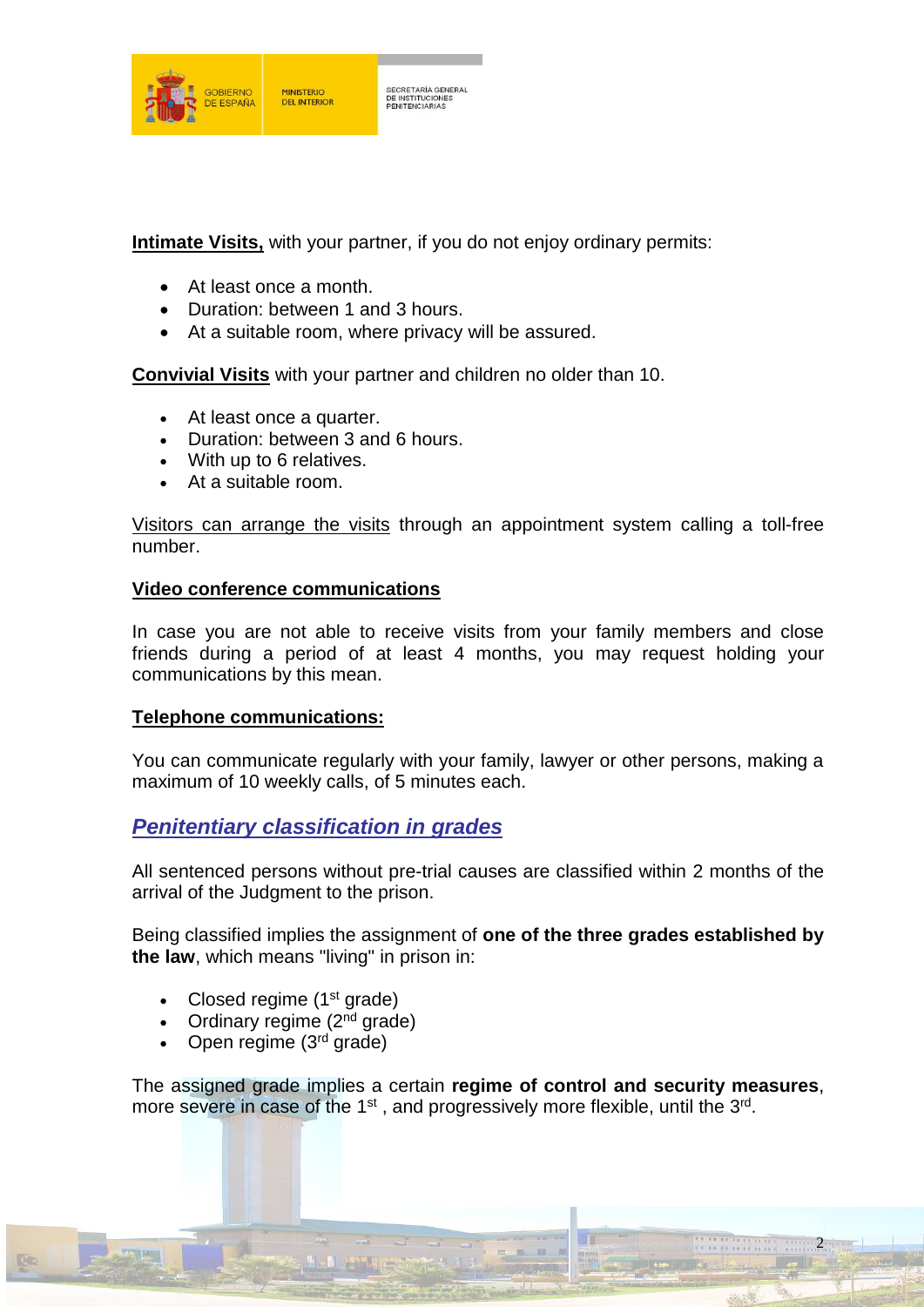

For the determination of a classification grade, several circumstances are taken into account: personality, individual prison, family, social and criminal record, the duration of the sentence, as well as other factors established by the prison legislation.

**The grade is reviewed by the Treatment Board every six months** at the most, through an individualized study. As a result of this revision, you can access a new grade, or be maintained in the same grade.

In the initial classification and in successive grade revisions, a **Destination Center** is always requested, which may involve, in some cases, the transfer to another prison.

The proposals of the Treatment Board are resolved by the Classification and Treatment Service of the General Secretariat of Penitentiary Institutions, based in Madrid.

The resolutions of the Penitentiary Administration can be appealed to the Penitentiary Surveillance Court, if you do not agree with them.

## *Rights*

Imprisonment and admission to a Penitentiary Center do not annul or suspend all of your rights. In prison, you **have the RIGHT to**:

- For the Penitentiary Administration to watch over **your life, your integrity and your health.**
- For your **dignity and privacy** to be preserved, without prejudice to the necessary measures for an orderly coexistence in the Center.
- For you to exercise the **civil, political, social, economic and cultural rights** that are not incompatible with the purpose of your detention or with the sentence.
- To benefit from the relevant public **allowances and grants**.
- To maintain **contact with the outside**, in the terms and conditions established by the Law and the organization of the Center.
- To participate in the **prisons activities**.
- To access to the **penitentiary benefits**.
- To receive personal and updated **information** on your procedural and prison situation.

- To make **petitions and complaints** to the competent authorities.
- To receive an appropriate **penitentiary treatment**.
- To perform **paid work**, within the possibilities of the Administration.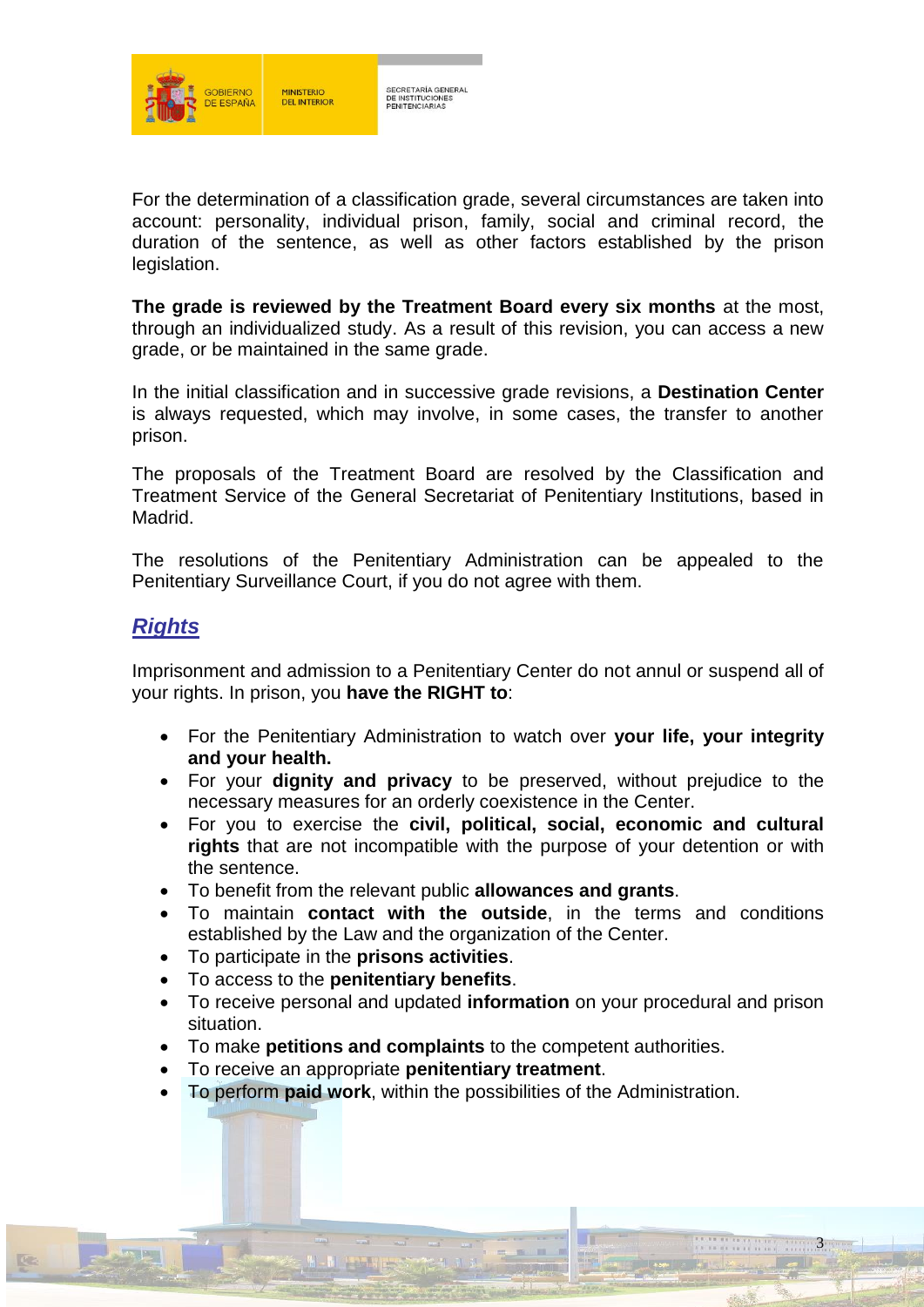

# *Obligations*

- To **remain at the Center** at the disposal of the judicial authority if you are under pre-trial detention or to serve your sentence if you have already been sentenced.
- To comply with the **internal regime rules** of the Prison, obeying orders and actively collaborating to achieve an orderly coexistence.
- To **respect** your peers, staff and anyone that is at the Center.
- To keep the facilities **clean and in a proper condition**.
- To keep an **adequate personal hygiene**.
- To participate in **training, education and work activities** in order to be prepared for your release.

## According to the above, **the Administration recommends you** to:

- **Maintain a correct behavior** that will allow you to access to penitentiary benefits and other tools (such as leaves or scheduled exits) that will make it easier and more convenient for you to serve your prison sentence.
- **Comply with the rules of the Center**, since non-compliance can lead to the imposition of sanctions.

## *Penitentiary Treatment*

The time you will remain in prison has to be focused on preparing you for your life after release. The staff will work with you to learn about your problems, your social, work and family situation, etc, and they will try to make the circumstances that brought you into prison disappear or be attenuated, always with your consent.

The **Treatment Board** is integrated by different professionals of the Center and has, among others, the following functions:

- To assess all your personal and social problems and needs.
- To keep track of your life in prison.
- To make the initial classification proposal and to review your grade.
- To propose an **Action Plan**, with the activities you can do in the prison and that will help you.

- To assess and to grant or deny your leave applications.
- To propose the granting of prison benefits, if applicable.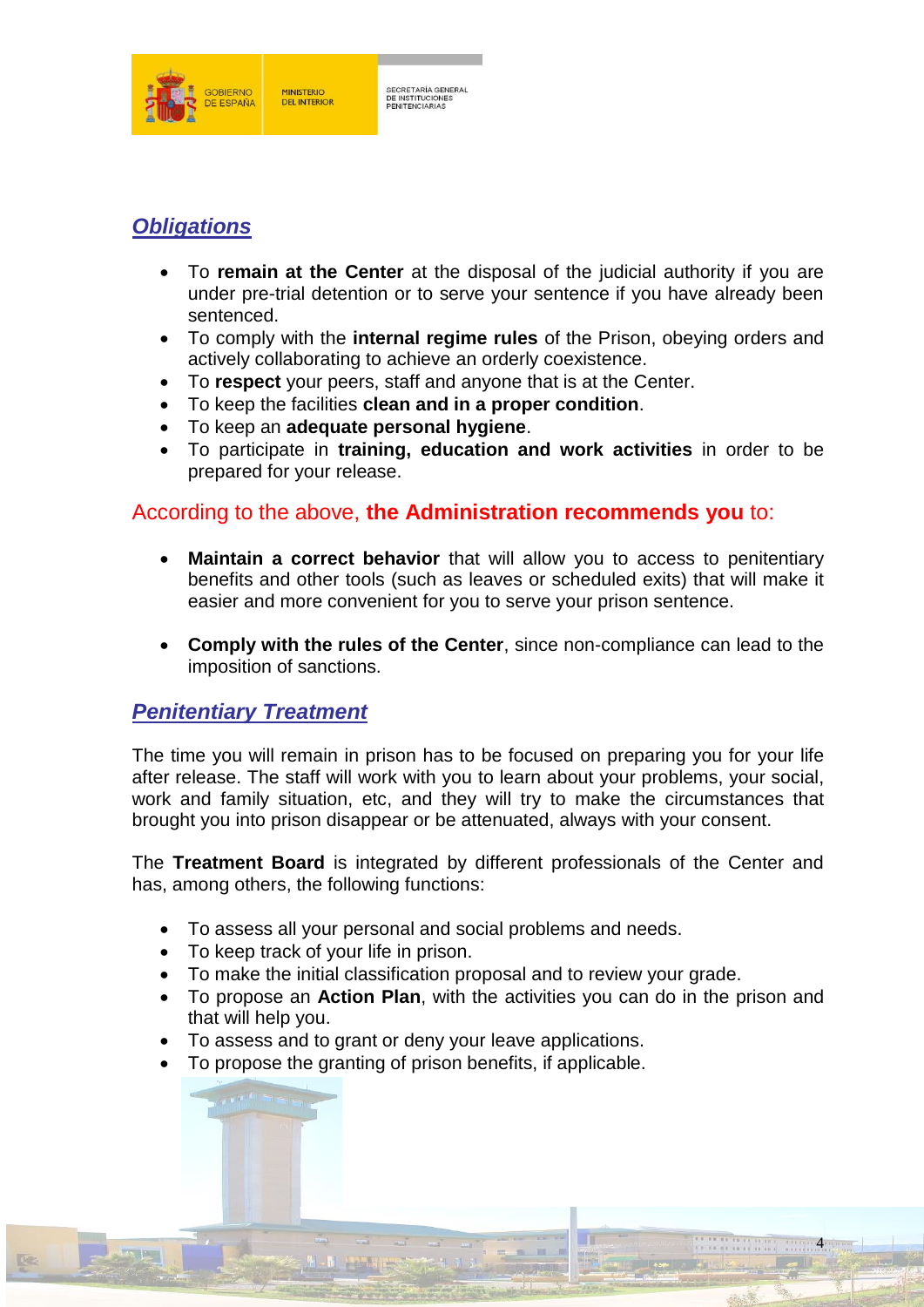

To correct your behavior, to improve your skills or to overcome the circumstances that have led you to imprisonment, the Treatment Board will propose you to participate in intervention-treatment programs, as well as to improve your educational or work skills.

Many inmates have personal problems or difficulties. **Specific treatment programs** have been designed to help them overcome these.

You can get information from your Educator about the specific treatment programs that are available at your Center, their content, and how to request to participate in them. In case that the program you would like to participate in is not available at your Center, you can request to be transferred to another prison in which this program is available.

Please note that in order to be assessed, your request must be accompanied by a firm commitment from you to accept the program.

You can also participate in the **sports, cultural, recreational and occupational activities** that take place in your Center, at the established schedules.

## *Leaves*

As long as you are not classified in 1<sup>st</sup> grade, have served one-fourth of your sentence, and have good behavior, you can access to **ordinary leaves**, with the **previous condition of a favorable report** from the Prison Technical Team.

These leaves have the following conditions:

- They will have a maximum duration of 7 days, each.
- They can be enjoyed throughout the year: up to **36 days** per year, if you are classified in 2<sup>nd</sup> grade. Up to 48 days per year, if you are in 3<sup>rd</sup> grade.

You can also enjoy **extraordinary leaves**, in the terms and cases established by the law (death or serious illness of direct relatives, birth, outpatient external medical visit, hospital admissions, or other important and proven reasons) with the adequate security measures, unless exceptional circumstances prevent it.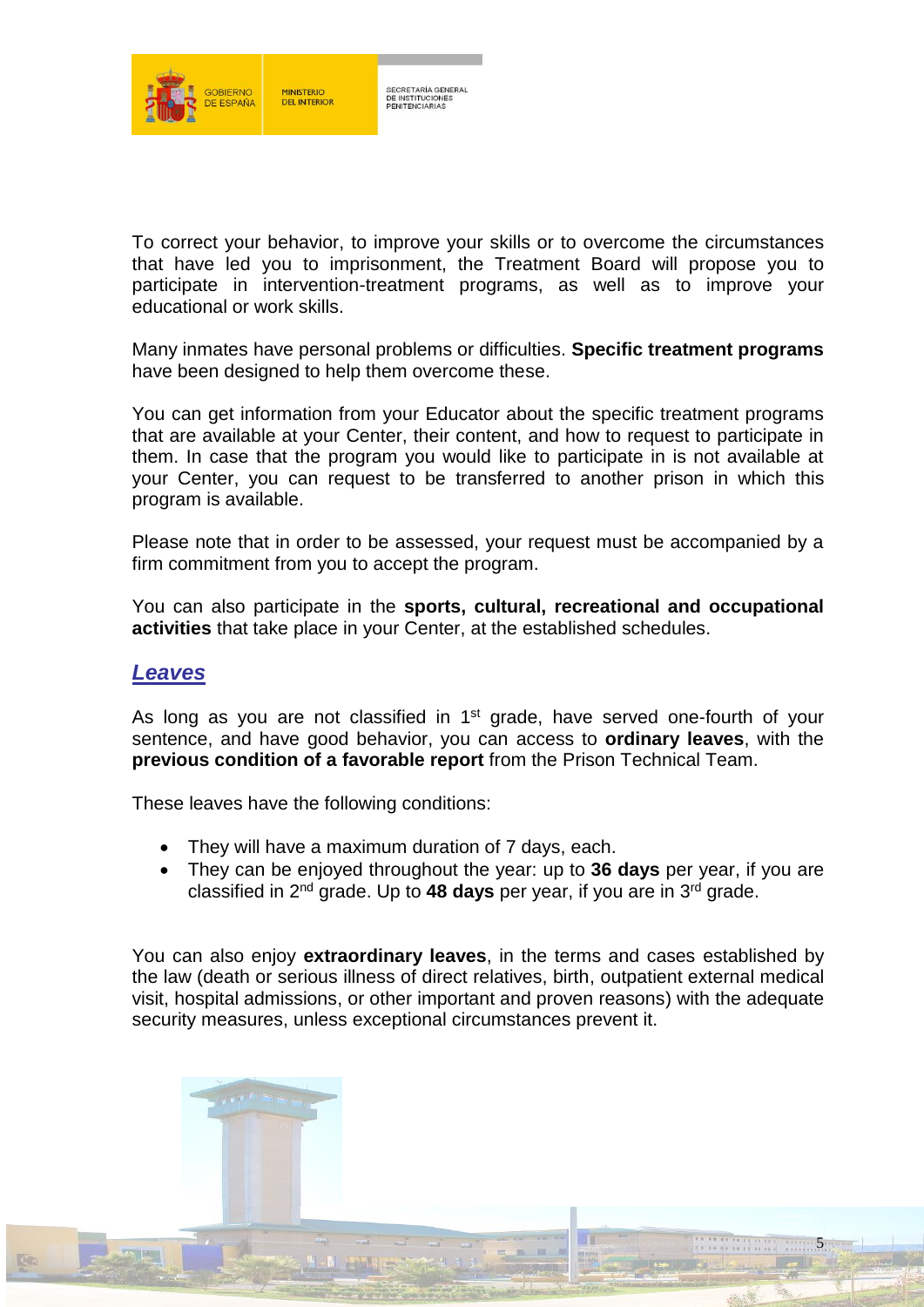

## *Prison Provisions and Services*

The prison has a **Health Service** formed by doctors, nurses and auxiliaries. You can request an appointment. If necessary, your doctor may refer you to a specialist or to a specialized Health Center.

If you wish to have an appointment with a private doctor, you must request it to the Prison Director. If your request is authorized, you must cover the expenses of this service.

**Social workers** will help you solve the problems you or your family may have had as a result of your imprisonment.

They will also guide you on how to apply for financial, health or other assistance allowances that the City Council or Autonomous Community can offer you.

If you do not have a National Identity Card or a Social Security Card, please inform them. They will help you to request them.

There is also an **Employment and Educational Training Prison Service**, which manages the penitentiary work performed in the prison production workshops, as well as the vocational training and the job placement actions, aimed at professional training and at improving your expectations of reintegration in the labour market.

Within the possibilities of the Administration, you have the right and obligation to work. A job will allow you to develop a continuous activity, to improve your professional status and to prepare you for your return to the labour market. **Productive work in prison is paid.**

**The Education Services** provide access to elementary education, adult training courses, and will assist you in completing the studies you did not finish outside.

You can also profit from Distance Education, such as Secondary Education, or get any of the university degrees that are taught through the National University of Distance Education.

The Prison provides the necessary means to guarantee your **religious freedom** and the communication with religious scholars from your confession, if it is duly registered.